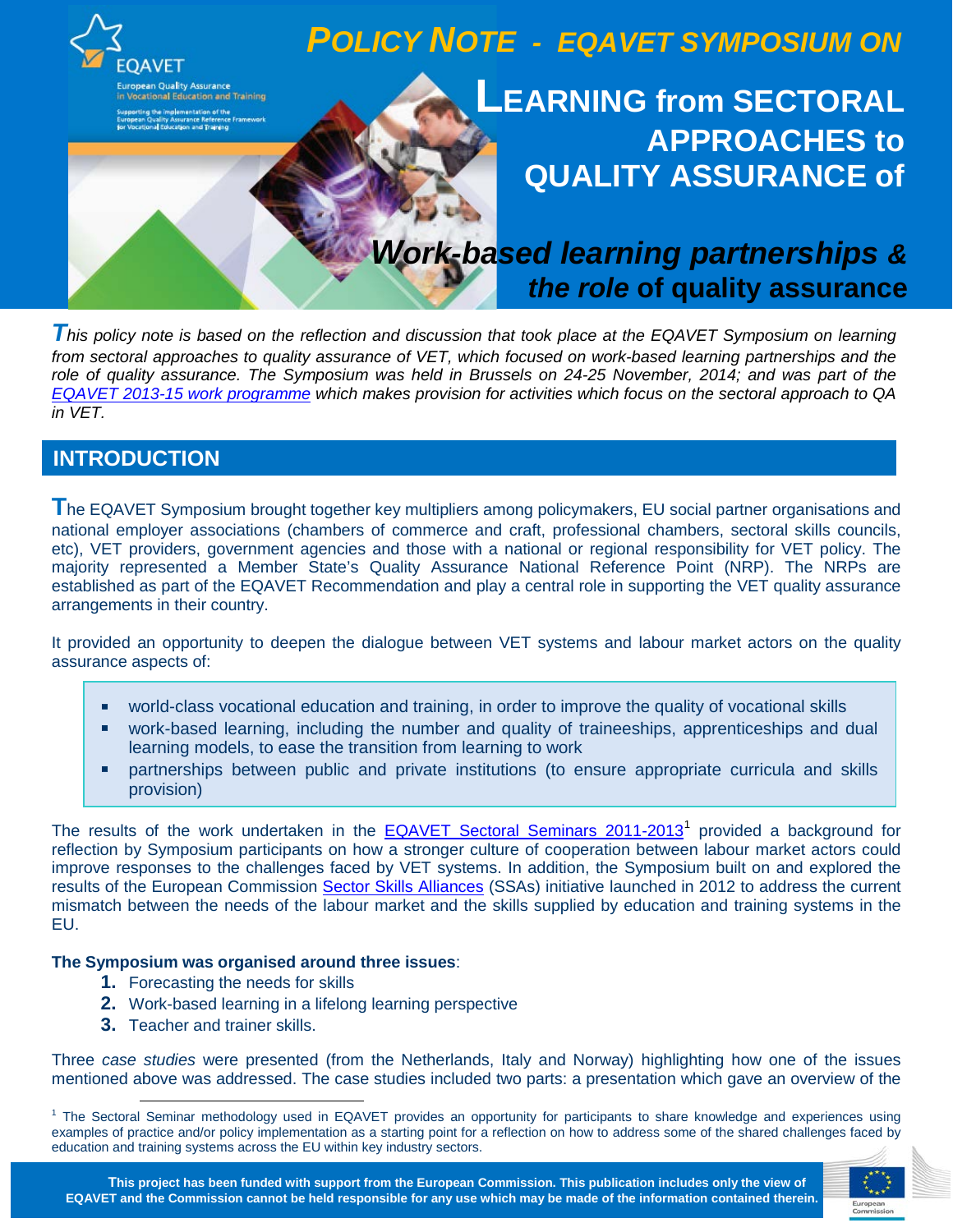framework, organisational arrangements, establishment of partnerships/dialogue etc. at national or regional level which facilitate good practice; and a 'testimony' element, presented by a key actor (an apprentice, a LLL learner, a teacher/trainer) who personalised the good practice. The presentation of *case studies* was followed by discussion in workshops. The following comments are based on the participants' reflections on presentations from the case studies.

*This policy note is not a verbatim report; instead it is an analysis of the issues that were felt to be most crucial to the establishment of sectoral partnerships and quality assurance in VET and WBL*

More information on the Symposium is available on the EQAVET website [here](http://www.eqavet.eu/gns/what-we-do/Symposium.aspx)

## **POLICY CONTEXT**

**T**he European Framework for Quality Assurance in Vocational Education and Training (EQAVET) was set out in the 2009 Recommendation from the European Parliament and Council. It invites Member States to promote and monitor continuous improvement in VET by the use of a quality assurance (QA) and improvement cycle based on planning, implementation, evaluation and review. EQAVET is a Framework that facilitates arrangements which can be applied at VET-system and VET-provider levels. It is supported by quality criteria, indicative descriptors and indicators, providing a systematic approach to QA and highlighting the importance of monitoring and improving quality through a combination of internal self-monitoring, external processes and qualitative analysis.

EQAVET is one of a number of European initiatives in the field of education and training which has been designed to support Member States in reforming and adapting their systems. EQAVET can be used to address challenges outlined in the Education and Training strategic framework 2020, the lifelong learning (LLL) programme proposed by the European Commission and the 'Rethinking Education' communication in 2012.

Within the broader education and training strategy, VET and work-based learning (WBL) play a crucial role in contributing to the EU 2020 growth and recovery strategy which seeks to respond to increasing global and societal challenges. The EU initiatives 'Youth Guarantee Recommendation' and the 'European Alliance for Apprenticeship' are intended to support the efforts of EU countries to increase the quality and supply of WBL.

In this regard, the sectoral approach would appear to be the quality assurance strategy that best facilitates the involvement of the business world in VET, contributes to career-focused education and delivers on the LLL agenda that is fundamental to economic and social progress.

## **DISCUSSION and REFLECTIONS – why a sectoral approach to QA in VET?**

**T** he presentation of case studies on the sectoral approach highlighted the following issues:

- **1.** While **different industry sectors face similar challenges** in relation to developing and assuring the quality of VET, **the solutions are often sector specific**
- **2. Partnership arrangements and cooperative relationships** at sectoral level between VET providers and social partners have been instrumental in:
	- **F** reducing the skill gaps in the labour force, which contributes to
	- reducing unemployment and
	- **EXECUTE:** improving employability
	- providing a significant impetus for change and improvement in VET provision fostering transparency of VET.
	- All of these contribute to accelerating competitiveness and inclusive growth in Europe
- **3.** There is a need to **foster mutual learning between the QA approaches of different industry sectors to the provision of VET**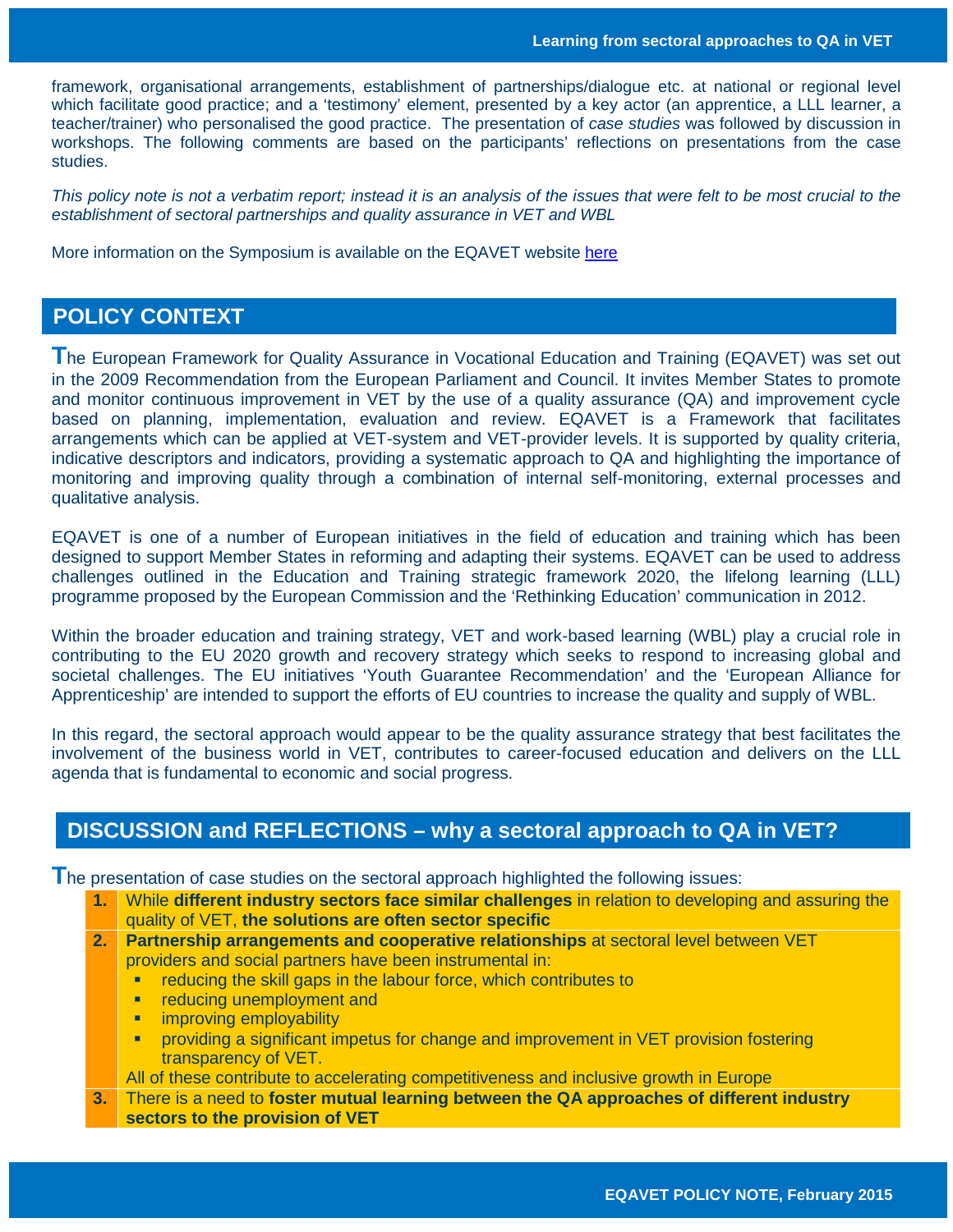The above points indicate that there is a need to develop a systematic and consistent sectoral approach to quality assurance, which would connect the relevant levels and actors and:

**A.** make it easier to forecast the need for skills in the labour market within specific sectors. This would require all relevant stakeholders to conduct common analyses and studies at national and local level on future industry needs and to define relevant objectives and targets, which would then feed into the updating of VET standards, curricula and qualifications, ensuring national consistency

**B.** ensure clearly articulated VET policies and implementation strategies within Member States in order to facilitate cooperation between VET providers and companies

**C.** establish regular and consistent monitoring systems for VET providers which would involve all economic and educational systems and actors.

## **EMERGING POLICY ISSUES – Building a sectoral approach to QA in VET**

**C**ase studies and discussion highlighted the issues that need to be considered when devising a sound sectoral approach to QA in VET:

- *Why focus on a sectoral approach to QA in VET?*
- *Who should be involved in a sectoral approach to QA in VET?*
- *What would be the key elements of a sectoral approach to QA in VET?*
- *How should stakeholders be involved in a sectoral approach to QA in VET?*

### **RATIONALE – Why focus on a sectoral approach to QA in VET?**

All sectors of industry need to be directly involved in assuring and developing the quality of VET, because they know their own needs and can therefore offer concrete answers.

When these actors are involved, there is a guarantee that:

- **Example 1** labour supply will match demand
- the skills delivered by VET will be the skills in demand
- **\*** trainers and equipment in VET schools will be up to date.

### **ACTORS – Who should be involved in a sectoral approach to QA in VET?**

Of key importance is the establishment of a network of partnerships which would cover all levels and all actors in the sectors.

- **At national/regional level**: Permanent sectoral bodies/organisations representing social partners and other relevant stakeholders can play a significant role in managing the VET system, analysing labour market needs and setting, monitoring and updating qualification standards. The involvement of these actors would lead to greater recognition for VET qualifications nationally and at European level within the sectors; which, in turn, would facilitate labour mobility and mutual trust. Sectoral organisations should also take a proactive role in supporting the development of the VET system; in particular they should support SMEs, which often encounter difficulties in articulating their needs and/or in organising quality training that can address their needs.
- **At local level**: Local networks, including schools, enterprises, and other partners of a specific sector, should be promoted, in order to pool resources (equipment, laboratories, human resources, competences, etc.). Also, such networks can facilitate the exchange of knowledge and good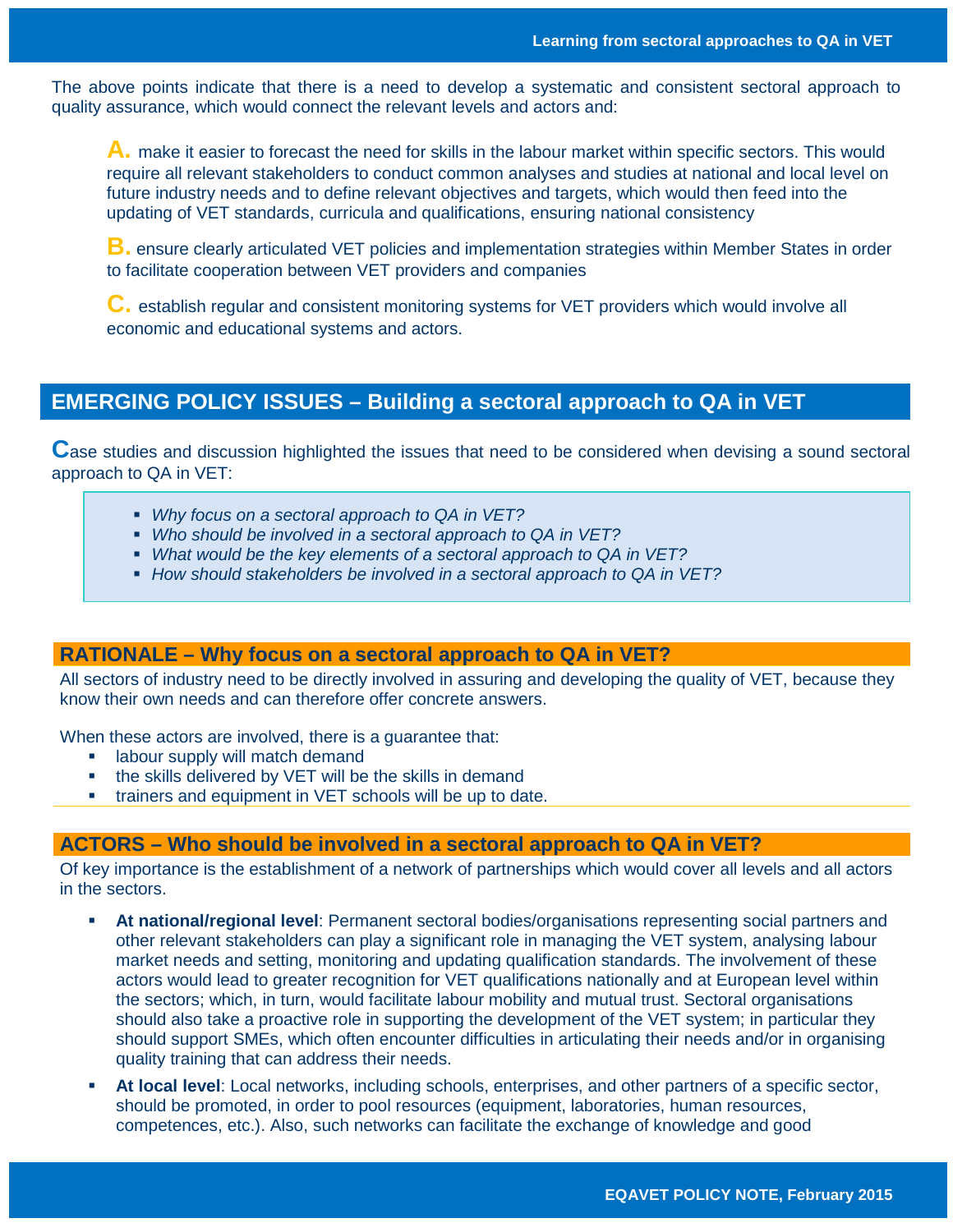cooperative practice between VET providers and companies. Such sectoral cooperation can be useful not only to large companies, but also to SMEs, as it can enable them to avail of technical assistance and of support for innovation. It is crucially important that managers, teachers/trainers and learners in VET institutions and enterprises be involved in these networks. Moreover, the involvement of local networks promotes confidence in the quality of training and in VET generally.

## **FACTORS for SUCCESS – What would be the key elements of a sectoral approach to QA in VET?**

Industry sectors should be involved in all phases of the QA cycle: *i.e. in planning* (e.g. setting curricula), *implementation* (e.g. organising teacher training, and/or work-based learning), *evaluation* (e.g. ensuring a match between labour market supply and demand) and *review* (e.g. improving VET provision in order to meet targets).

A sectoral approach would enhance the EQAVET quality cycle and indicators, by adding a sectoral perspective to QA in VET and setting sectoral priorities (see figure 1 below).

Sectoral cooperation can have a positive impact on curricula, teachers/trainers, equipment, dropout levels and jobs; it can help deliver on the lifelong learning agenda and improve work-based learning, improve the match between the supply and demand for skills in the labour market, and improve the recognition of prior learning.

#### **Delivering on the lifelong learning (LLL) agenda**

The sectoral approach is key to encouraging the LLL perspective. In fact, close links between education and business create the preconditions for continuing training and increase the willingness of firms and workers to update their competences and innovate. Enterprises, in turn, become more motivated to invest in LLL. In this context, the demand of continuing training is best supported by sectoral organisations.

#### **Improving work-based learning (WBL)**

WBL requires close cooperation between VET providers and the labour market, and a clear focus on learners and the learning process. The transition from school to work calls for high quality and efficient education and training which can be utilised for the development of both students and teachers. WBL has been proven to be a powerful instrument for developing curricula based on a competence model, supporting learners' motivation and achievement.

WBL encourages the acquisition of practical knowledge and the right attitudes. It should be complemented by school-based learning which supports the integration of key and soft skills in the curriculum, as in the case of entrepreneurship skills.

Models of WBL, such as apprenticeships (based on a dual system), can help correct the mismatch between labour demand and supply, as they meet the needs of employers, and the training is given in real jobs. However, there are some issues that need be acknowledged: SMEs often find it difficult to offer this type of training and a shortage of training places is reported. Other models can also perform well if they are based on cooperation and partnership between the stakeholders, offering pupils the possibility to train in a real working environment at an early stage of their careers.

Further information on building and assuring a model for WBL can be found at the online [EQAVET tool](http://www.eqavet.eu/workbasedlearning/GNS/Home.aspx) which provides concrete and practical guidance on the activities that help VET institutions to develop and support a quality assurance approach for WBL in line with EQAVET. The guidance presents six building blocks which are useful in establishing and strengthening QA processes in WBL.

### **Matching labour market supply and demand**

Education and training should be adapted to meet current and future demands for skills. The sectoral approach allows for skills forecasting while taking into consideration predictions, risks, flexibility and alternatives. Companies know their skill needs, and these can be analysed and communicated through the establishment of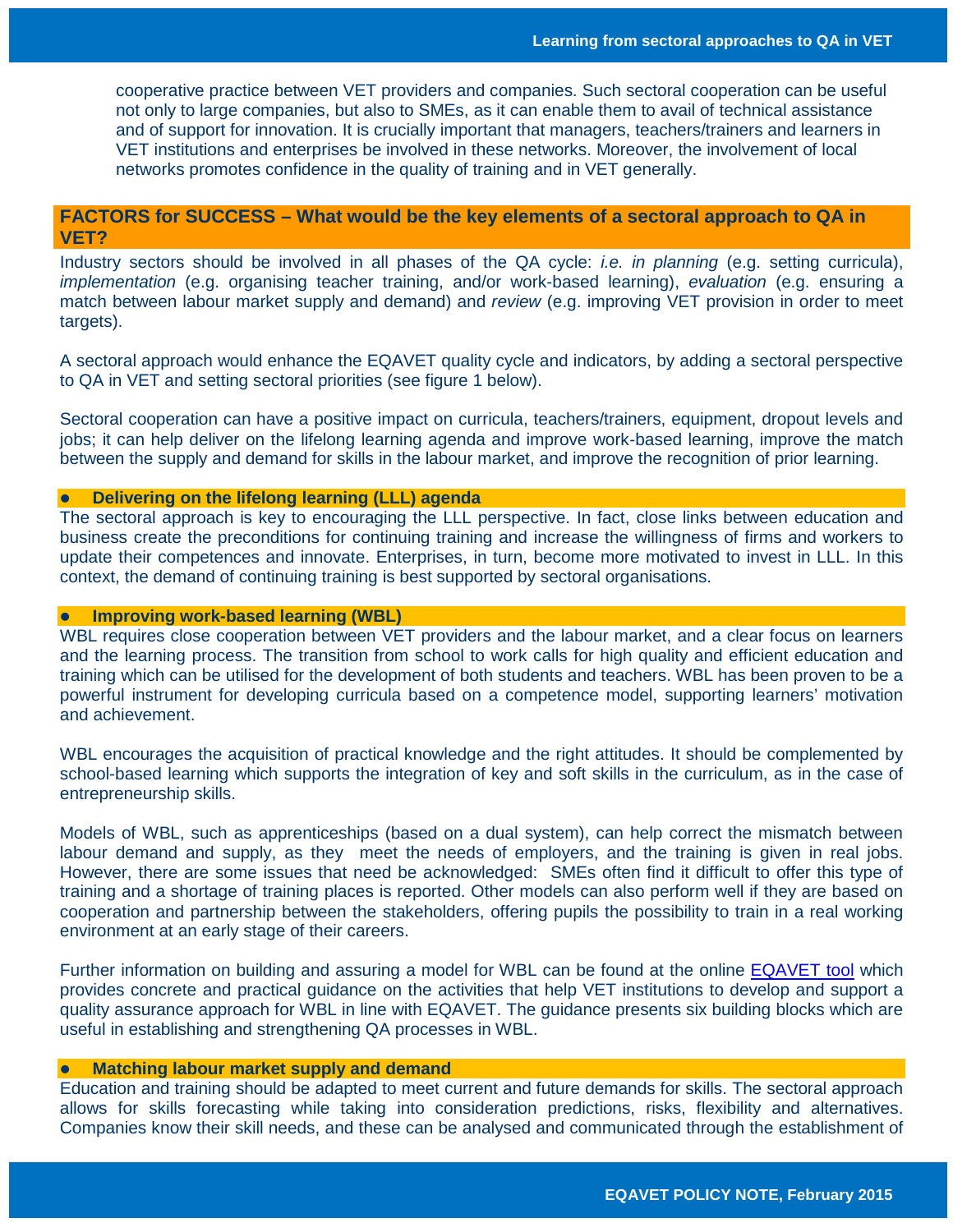sectoral committees with equal representation from companies and trade unions. The sectoral approach enables the educational system to provide the labour market with the right skills in a timely manner together with guidance for learners regarding career choices.

#### **Recognising prior learning (RPL)**

RPL remains a challenge in most sectors and educational systems. The process of recognition needs to be independent, based on outcomes and the documentation of formal, informal and non-formal learning.

Common frameworks, which are built on consensus within sector partnerships, permit the acknowledgement and recognition of individual competences, and value prior learning. This supports and enables learners to build up a portfolio, which, in return, can increase national and transnational permeability in the labour market.

However, more work is needed in relation to the training of assessors and the development of valid and reliable tools for RPL.

#### **Teachers and trainers**

Teachers and trainers are the single most important quality factor in education and training. Cooperation, investment and ongoing training in vocational and pedagogical skills of teachers and trainers are of key importance.

The competence of teachers and trainers can be updated easily through structural cooperation between schools and enterprises working in the same sector. Trainers should build up a personal network with enterprises that can facilitate regular opportunities for practical work in the sector (e.g. by working for a period in an enterprise) in order to update their knowledge. Reciprocally, industry trainers and mentors should be included in the teaching panel and staff activities of schools. Sectoral cooperation can support this inclusion.

Also, the academic skills of teachers and trainers and the labour market experience of those who work in industry should be considered equally relevant in building effective links between VET and the world of employment.

#### **The central role of learners**

We need more flexible VET provision, centred on the needs of learners, and developed through the sectoral approach: learners should be enabled to personalise their learning pathways to reflect their interests and attitudes, which would enhance motivation. Learners should also receive relevant information and guidance in relation to:

- New and changing careers
- The transition to the labour market
- **The benefits of certifying competences (e.g. building up a portfolio).**

Increasing the role of learner in ensuring the quality of VET provision will require mechanisms to allow learners to influence the various QA processes in place. A learner perspective could also contribute to reducing the drop-out level, by organising more targeted teaching. Local skills competitions may motivate learners and promote excellence, increase attractiveness and prevent dropping out.

#### • **Strengthening and linking the European tools**

Finally, the discussions taking place at the Symposium demonstrated the importance of the European tools (EQAVET, EQF, ECVET, Europass), in supporting mutual trust and recognition of different VET systems. This is so because the EU tools introduce a common language which can make EU qualifications and the recognition of formal or informal learning transparent. This helps to improve mobility, and to reduce the mismatch in the labour market.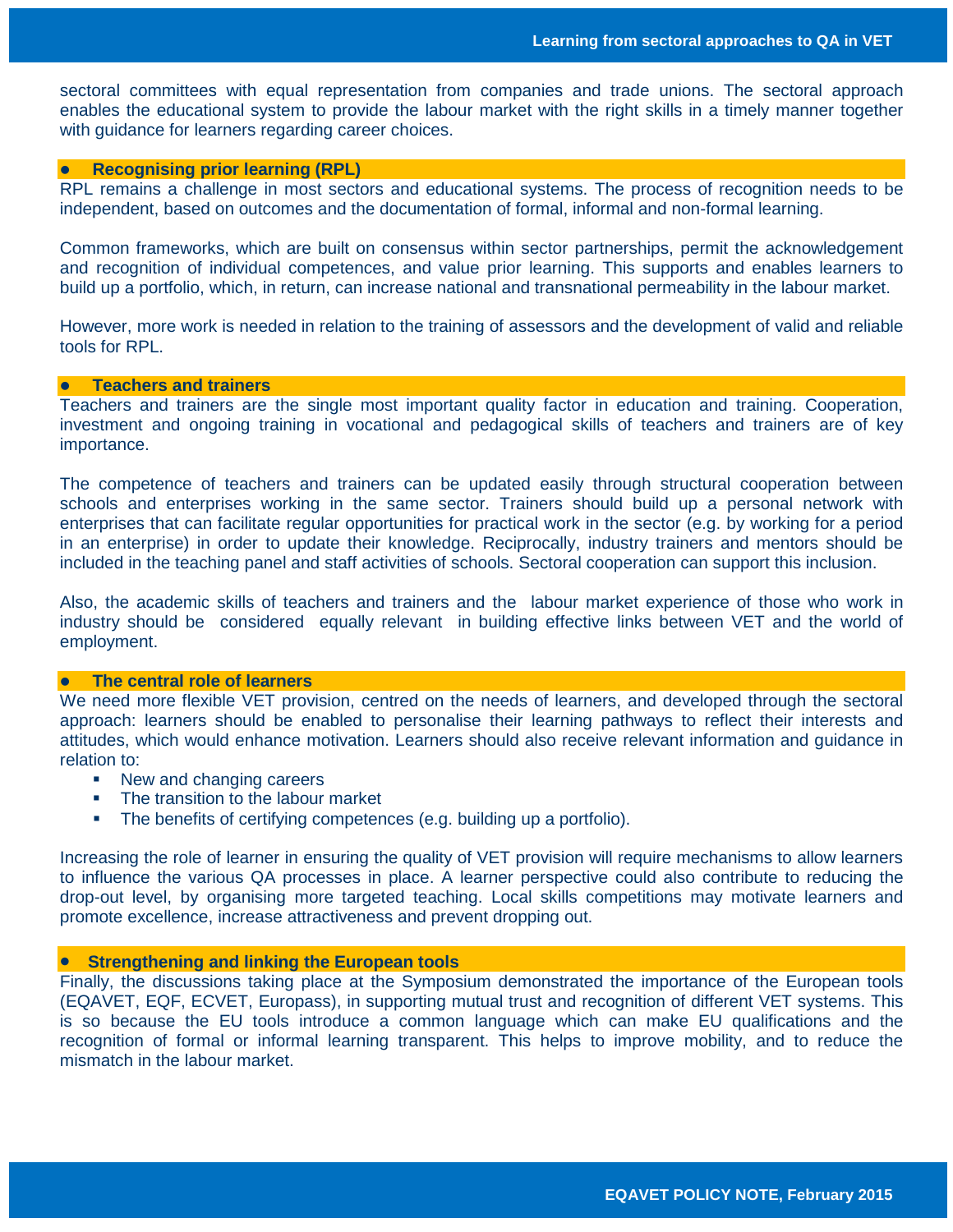## **Figure 1: OVERVIEW - THE SECTORAL APPROACH TO QUALITY ASSURANCE IN A LIFELONG LEARNING PERSPECTIVE**



The figure above shows how the sectoral approach (the framework represented by the overall circle) can contribute to the development of VET in a LLL perspective by:

- Addressing the socio-economic needs of EU countries
- **Providing work-based learning**
- Assuring the quality of the training provided (at system and provider levels).

The figure also presents the activities that need to be established in order to meet these three objectives:

**-** The left-hand side of the triangle represents the actions that enable us to meet the demand of the socioeconomic environment by developing interactions with sectors. This forms a link between the skills and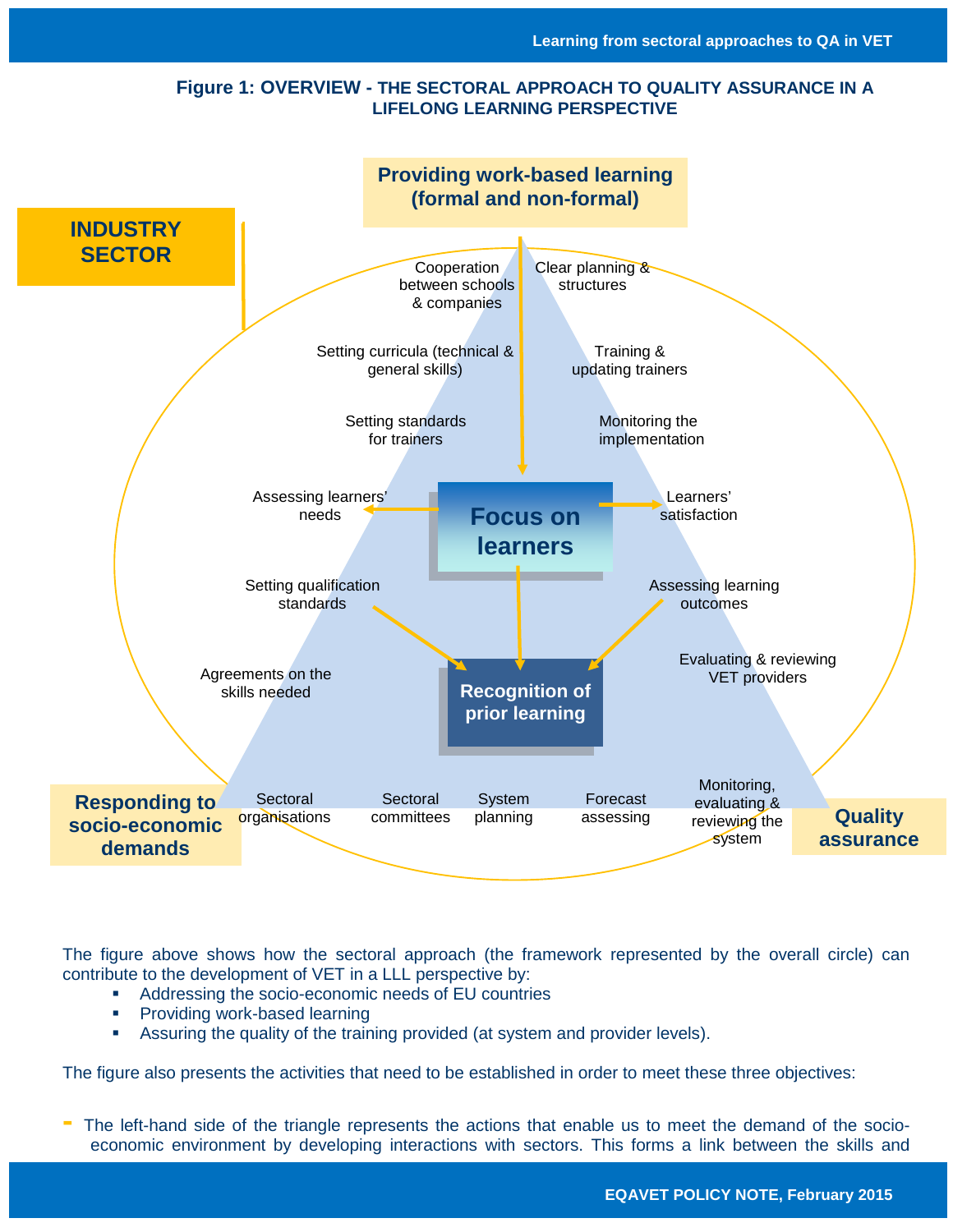qualifications required. Additionally, learners' needs should define standards of trainers and the curricula. Finally, once the framework of training has been established, the agreements that follow between companies and training centres will stimulate the provision of WBL.

- **-** The bottom of the triangle represents the activities that respond to the socio-economic environment and to QA of VET. In this context, at system level, the four stages of the QA cycle need to be considered: we need to plan and implement the approach involving sectoral committees, and ensure a match between supply and demand in order to revise/review the training offered.
- **-** The activities that connect the provision of WBL with QA are presented on the right-hand side. At provision level, there is a need to plan, and to establish training and training updates, monitor the progress of these actions, monitor pupils' satisfaction; followed by an assessment, evaluation and review of outcomes.
- **-** At the centre of all actions is the learner, whose prior learning should be recognised

## **POLICY CONSIDERATIONS and CONCLUSION**

## **CALL FOR ACTION - How should stakeholders be involved in a sectoral approach to QA in VET?**

Interest in VET and the willingness to cooperate in the provision of VET is not uniform across sectors, countries, regions, VET providers and even across individual managers, teachers and learners. At meso level, partnerships are not established in a systematic manner and are often based on personal relations between the staff of the school and individual enterprises. Large differences are also detected between small and large enterprises: SMEs do not usually have the resources to follow the development of VET, and often prefer to recruit staff with experience rather than train them. On the other hand, large companies have an interest in investing in training and often prefer to provide training for their recruits or to cooperate with schools. In addition, there are substantial differences among sectors, particularly where the comparability and standardisation of standards of training and qualifications are of key importance at national and European level (e.g. transport, health, construction sectors etc.). These differences affect the availability of training placements.

Under these conditions, the main challenge is to motivate industry sectors and VET providers to cooperate. Training is important for enterprises, and can be the starting point of a cooperative relationship. Some sectors have already shown that cooperation enhances the ability to innovate, which, in turn, improves company competitiveness. So, there is a need to show the clear advantages of cooperation.

Industry sectors can be motivated in a variety of ways:

**1.** There is a need to examine the current situation of QA in VET within industry sectors, which could provide an overview of the ways in which quality in VET is defined and perceived in different sectors. This knowledge should provide key information about the actions in relation to QA taken by particular sectors.

**2.** A more in-depth examination should be piloted in selected sectors, initially. Those sectors that have shown best practice in relation to establishing cooperation with VET providers should be selected for the piloting phase.

**3.** As a result, case studies on sectoral cooperation could be produced to support the exchange of practice and knowledge.

**4.** The dissemination of these practices is important at national and EU level, and should target:

- Policymakers, in order to promote a sectoral approach to developing VET systems in Member countries.
- Practitioners in different sectors, to ensure that innovative practices can be disseminated during the